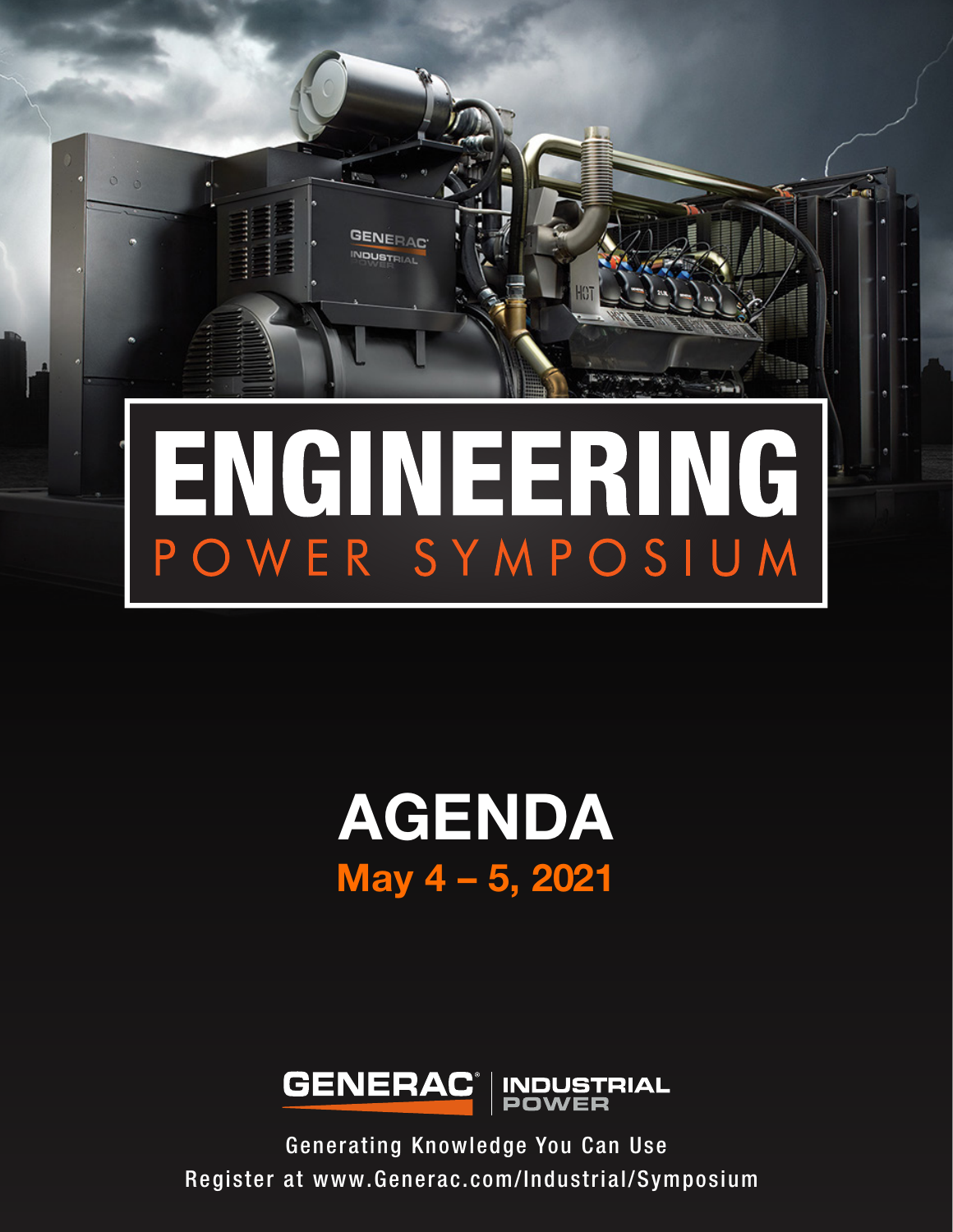

### Michael Kirchner

*Sr. Sales Training Manager, Generac Industrial Power*

After graduating from the University of Wisconsin with an Electrical Engineering degree, Michael did a short stint as a field engineer in the oil fields of Saudi Arabia. Michael began his career in the electric power industry as a system engineer and project manager for Woodward Governor Company, a major manufacturer of prime mover controls. At Woodward, Michael designed hydro turbine and plant control systems for the electric power industry. After leaving Woodward, Michael earned his MBA from the University of Wisconsin before joining Marathon Electric, an independent manufacturer of electrical power generators. At Marathon Electric, Michael performed marketing and application engineering duties. In 1999, Michael joined Generac as an applications engineer. Michael is the author of Generac's Professional Development Seminar Series™ and Power Design Pro™ sizing software.

# James McFarland, PhD

*Senior Engineer, Electrical, Generac Industrial Power*

James has been working at Generac for the past four years designing wound-field synchronous machines as a Senior Electrical Engineer. He holds a Bachelor's in Electrical Engineering from University of Nebraska – Lincoln as well as a Master's and PhD in Electrical Engineering from the University of Wisconsin – Madison with a focus in the design of rotating electrical machines. James graduated with his PhD in 2015.

#### John Sharpe

*National Power Solutions Manager, Generac Industrial Power*

John is a graduate of Virginia Tech in Industrial and Systems Engineering. He spent the first 20 years of his career working in the Caterpillar dealer network in Virginia, North Carolina, and Arizona. With power generation as the basis for his work, John has filled many roles within the dealerships including Project Manager, Sales Engineer, Rental Manager, and Operations Manager. He's also a certified Six Sigma Black Belt for process improvement. John joined Generac in 2012 and is the Power Solutions Manager for the East Coast. He is a member of ASHE as well as the North Carolina and Florida Healthcare Engineering Associations.

# Richard Lincoln, PE

*Senior Director Sales Engineering & Product Management, Generac Industrial Power*

Richard graduated from Marquette University with a BS in Electrical Engineering and started his career as a Systems Engineer at Commonwealth Edison. There he performed power system analysis, including fault calculations and protective device coordination, as well as predictive maintenance analysis and system upgrades. He later worked designing gas turbine power plants for Siemens Power Corporation. He joined Generac in 1998 to lead the paralleling switchgear development engineering team. Since then, he has managed various engineering teams as the Director of New Product Development. In 2015, Richard moved out of Engineering and is currently the Senior Director of Sales Engineering and Product Management. Richard has been a licensed Professional Engineer in WI since 1995.

## Brandon Bassler

*Director of Sales, Generac Industrial Power*

Brandon, has his marketing degree from the University of Wisconsin La Crosse. He has 15 years of work experience with Generac starting his career as an Inside Sales Representative in 2005. He held various other roles over his time here including Regional Business Manager, National Account Manager, Sr. Manager of Sales Operations and Sr. Sales Engineering Manager. He is now currently leading the TX Series Transfer Switch Initiative as the Director of Sales.

### Todd Meyer

*Technical Engineering Manager, Generac Industrial Power*

Having been at Generac for a little over 25 years, Todd has touched gas and diesel projects from 10 kW to 2 MW. Todd has worked on platform projects for industrial and commercial and had a good stint working on engineering projects for telecom.

## Joel DeWall

*Sr. Director of Engineering, Generac Industrial Power*

A graduate of the University of Iowa, Joel holds a Bachelor's in Management Information Systems. He has worked at Generac for more than 16 years and was a key leader in the development of our innovative Power Zone® controllers found on our gaseous units.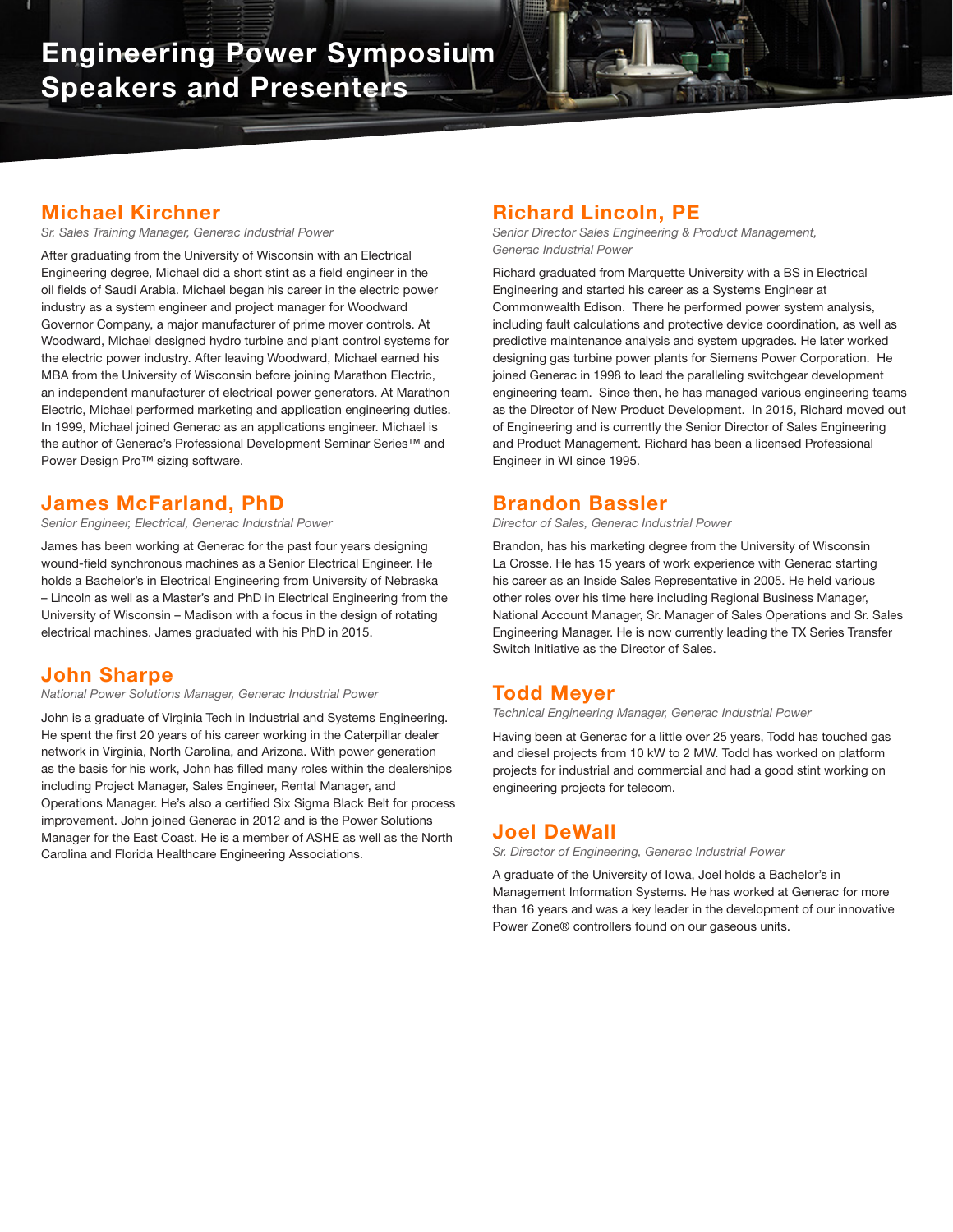# Agenda

#### Tuesday, May 4th

| 11:00-11:10 AM CST | Event Information & Welcome        | Laura Unger & Erik Wilde |
|--------------------|------------------------------------|--------------------------|
| 11:10-11:55 AM CST | Generator Sizing (Part 1)          | John Sharpe              |
| 11:55-12:10 PM CST | <b>BREAK</b>                       |                          |
| 12:10-12:55 PM CST | GPS-305: Generator Sizing (Part 2) | John Sharpe              |
| 12:55-1:10 PM CST  | Q&A Session                        | John Sharpe              |
| 1:10-1:20 PM CST   | <b>BREAK</b>                       |                          |
| 1:20-1:35 PM CST   | Alternators                        | James McFarland          |
| 1:35-1:40 PM CST   | <b>BREAK</b>                       |                          |
| 1:40-1:55 PM CST   | <b>Transfer Switches</b>           | <b>Brandon Bassler</b>   |
| 1:55-2:00 PM CST   | End of Day Wrap Up                 | Laura Unger              |

#### Wednesday, May 5th

| 11:00-11:05 AM CST | Day 2 Welcome                               | Laura Unger                           |
|--------------------|---------------------------------------------|---------------------------------------|
| 11:05-11:50 AM CST | GPS-340: National Electrical Code® (Part 1) | Michael Kirchner                      |
| 11:50-12:05 PM CST | <b>BREAK</b>                                |                                       |
| 12:05-12:50 PM CST | GPS-345: National Electrical Code® (Part 2) | Michael Kirchner                      |
| 12:50-1:05 PM CST  | Q&A Session                                 | Michael Kirchner                      |
| 1:05-1:20 PM CST   | <b>BREAK</b>                                |                                       |
| 1:20-1:45 PM CST   | Generac Product Launch Presentation         | Todd Meyer, Joel DeWall, Rick Lincoln |
| 1:45-2:00 PM CST   | Event Wrap Up/Credit Instructions           | Laura Unger                           |

*Note: You must attend all sessions in order to be elible to earn continuing education credits.*

**GENERAC** INDUSTRIAL

#### Curriculum Abstracts

GPS – 300 Generator Sizing (Part 1) | *Presenter: John Sharpe, National Power Solutions Manager, Generac Industrial Power* Discusses various elements of generator sizing associated with powering an entire building while also exploring the impact motor starting has on generator size. Participants will learn how to use measurement and billing history data, size based on NEC® requirements, impacts of load sequencing, and the difference between instantaneous voltage dip and 90% sustained.

GPS – 305 Generator Sizing (Part 2) | *Presenter: John Sharpe, National Power Solutions Manager, Generac Industrial Power* Explores isolating loads onto a generator where the unique characteristics of the load become very important. Loads of particular interest are non-linear harmonic producing loads, uninterruptable power supplies (UPS), variable frequency drive (VFD), soft starters, and older technology electromechanical starters (wye / delta). For each of these loads, participants will learn the resulting load transient and harmonic issues and their impact on generator sizing

GPS – 340 National Electrical Code® (Part 1) | *Presenter: Mike Kirchner, Sr. Sales Training Manager, Generac Industrial Power* Part 1 of our exploration of the National Electric Code, investigates the code with a generator overview focus. The course examines ten questions that cover various topics: defining the generator and its cabling, generator sizing, start-up and transfer, transient limitations, alarming and instrumentation, signage, emergency shutdown, and output breakers.

GPS – 345 National Electrical Code® (Part 2) | *Presenter: Mike Kirchner, Sr. Sales Training Manager, Generac Industrial Power* Part 2 of our exploration of the National Electric Code, scrutinizes the code with a focus on application and integration. The course examines ten questions that cover various topics: disconnect at point of entry, cabling, separation of circuits, selective coordination, grounding, fire pumps, transfer switches and docking stations